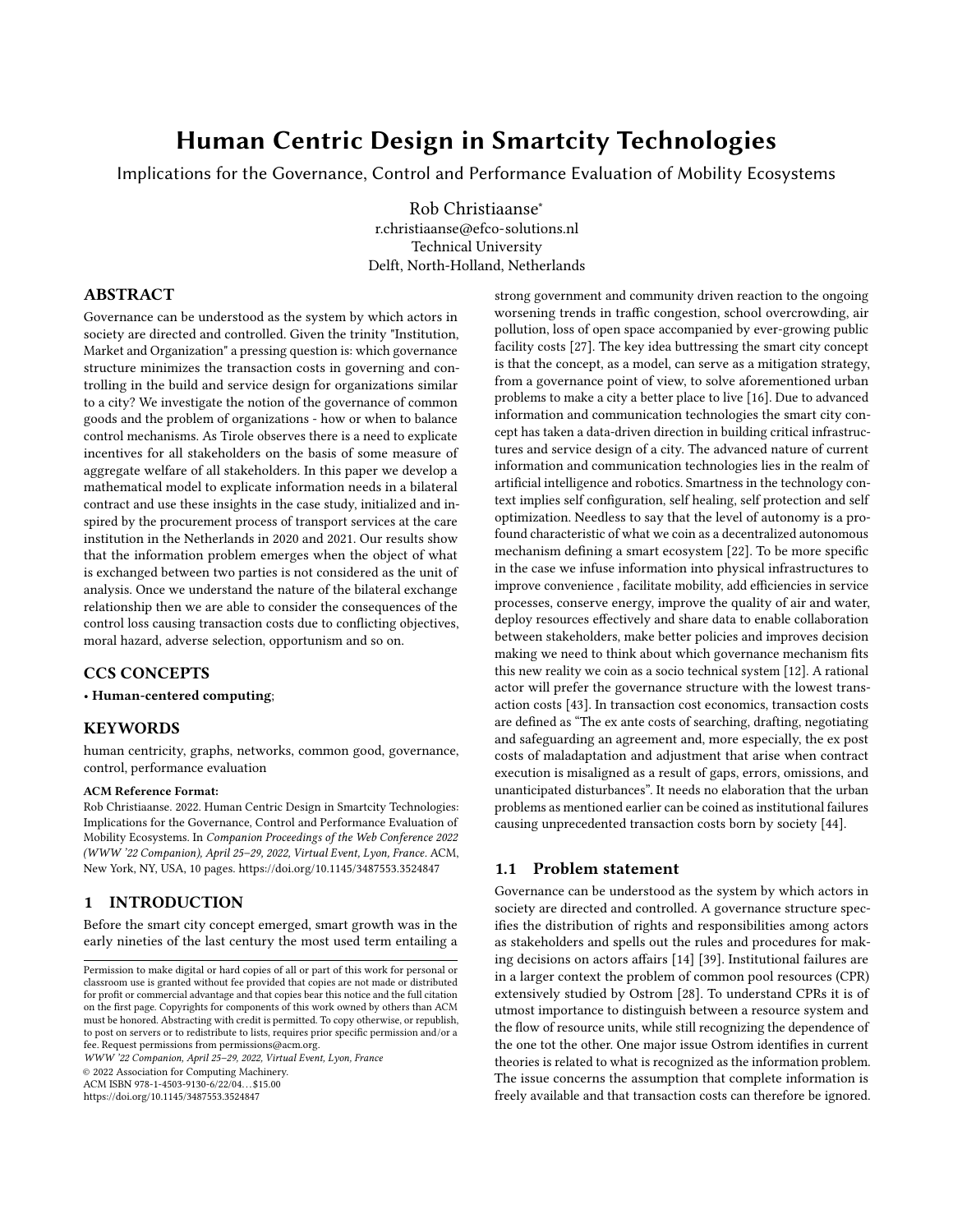Ostrom recognizes that information can be scant, potentially biased, and very expensive to obtain.

Institutional failures share the same problem extensively studied by market - and organizational failure theorists like Williamson and Ouchi for example [\[45,](#page-9-9) [46,](#page-9-10) [48,](#page-9-11) [49\]](#page-9-12) [\[29](#page-9-13)[–34\]](#page-9-14). The main research question is: "Given the trinity institution, market and organization: which governance structure minimizes the transaction costs in governing and controlling in the build and service design for organizations similar to a city?"

# 2 RESEARCH APPROACH

Following Lewis good representations of meaning are only possible when at the same time a statement is made on how the representation of the meaning is used in for example communication and inference. Structure defined as an assembly of components should always be studied in tandem with an associated process, whatever this process may be [\[1,](#page-8-1) [25\]](#page-9-15).

This research is in the realm of Design Science Research [\[23\]](#page-9-16) and is to be characterized as Design Theory. In this respect this research coined as design relevant explanatory/predictive theory (DREPT) augments the "How" part or question with explanatory information on "Why" one should trust the proposed design will actually work.The key point is that the explanatory information is obtained using kernel theories. Kernel theories are established theories form social sciences, economics, mathematics, computer science, logic and so on. We are interested in theory building on how to design effective and efficient governance and control systems, of which this may be interpreted as experimental scientific investigation. The ultimate unit of analysis is the individual coined as methodological individualism. It is necessary to base all accounts of interaction on individual behavior [\[5,](#page-8-2) [47\]](#page-9-17).

#### 2.1 Empirical grounding

This research is initialized and inspired by the procurement process of transport services at the care institution in the Netherlands in 2020 and 2021. This research has contributed to the tentative design buttressing the governance, control and performance evaluation of e-mobility services at the care institution that offers care and support to people with intellectual disabilities, as one of the desired outputs of design science research process model in [\[41\]](#page-9-18).

## 3 CHARACTERIZING SMART ECOSYSTEMS

#### 3.1 Governance for the common good

Tirole defines corporate governance as the design of institutions that induce or force senior management to internalize the welfare of stakeholders [\[43\]](#page-9-4). The provision of managerial incentives and the design of the control structure must account for their impact on the welfare of stakeholders (i.e. the natural stakeholders and investors) in order to, respectively induce or force internalization.

To understand why internalization of the welfare of stakeholders is important we need to elaborate upon the notion of control rights. Control rights are defined as the right for an individual or a group of individuals to affect the course of action once an organization has started. In the case the individuals or group of individuals do not internalize the welfare of other stakeholders then externalities emerge due to the lack of convergence of objectives stakeholders

hold. Divergence of objectives create externalities, which we recognize as the problem of social cost [\[15\]](#page-9-19). Externalities are caused by conflicting control rights. The puzzle is to find the economical, social and environmental benefits of the coexistence of multiple stakeholders. Consequently we need to explicate incentives provided by rewarding management on the basis of some measure of aggregate welfare of all stakeholders. Tirole argues that the key problem we have to face is to answer the question whether such a measure of aggregate welfare is readily available [\[43\]](#page-9-4). He observes that there is no accounting measure of this welfare and that it is even harder to measure the organizations' contribution to welfare of it's stakeholders then to measure the organizations' profitability. We will address the issue of measurability later on in this paper. First we need to address the issue of trust.

An optimistic view is that senior management will choose what is right for society, that is that senior management will maximize the sum of the stakeholders' surpluses. In this situation the basic assumption is that these type of organizations managed by senior management optimizing stakeholders' surpluses empower employees who will derive private benefits from realizing social, economical and environmental welfare. This view is considered naive since not all individuals or group of individuals place their own welfare above the society wants. Governments like municipalities and cities may be regarded as the ultimate stakeholder society organization. Their key challenge is to balance the welfare of many interest groups as natural stakeholders and what we coin as stakeholders by design. Institutional design is a question of relative efficiency.

There is a trade off between the situation where shared control is effective and situations where objectives are strongly diverted. In the latter case we expect that undivided control is warranted. But undivided control comes with a cost of biased decision making. It is in these circumstances that it is of utmost importance to use the contractual apparatus in order to reduce the externalities imposed by the controlling stakeholder by extending the contractual apparatus with legal and regulatory stipulations to protect the welfare of the non controlling stakeholders. This view is consistent with the findings of Greenwald and Stiglitz [\[18\]](#page-9-20). Markets are not contrainted Pareto efficient. They observe that "there is not a complete set of markets; information is imperfect; the commodities sold in any market are not homogeneous in all relevant aspects;it is costly to ascertain differences among the items; individuals or firms do not get paid on a piece rate basis; and there is an element of implicit or explicit insurance in almost all contractual arrangements. Consequently it is possible that Pareto improvements are feasible and can be affected through government policies by identifying the presence of inefficiencies i.e. externalities enabling to point out the appropriate direction of policy intervention and observable measures of their successful application". In the section modeling bilateral contracts we will explore this issue in detail.

# 3.2 The problem of organizations - how or when to balance control mechanisms?

"The problem of organization is the problem of obtaining cooperation among a collection of individuals or units who share only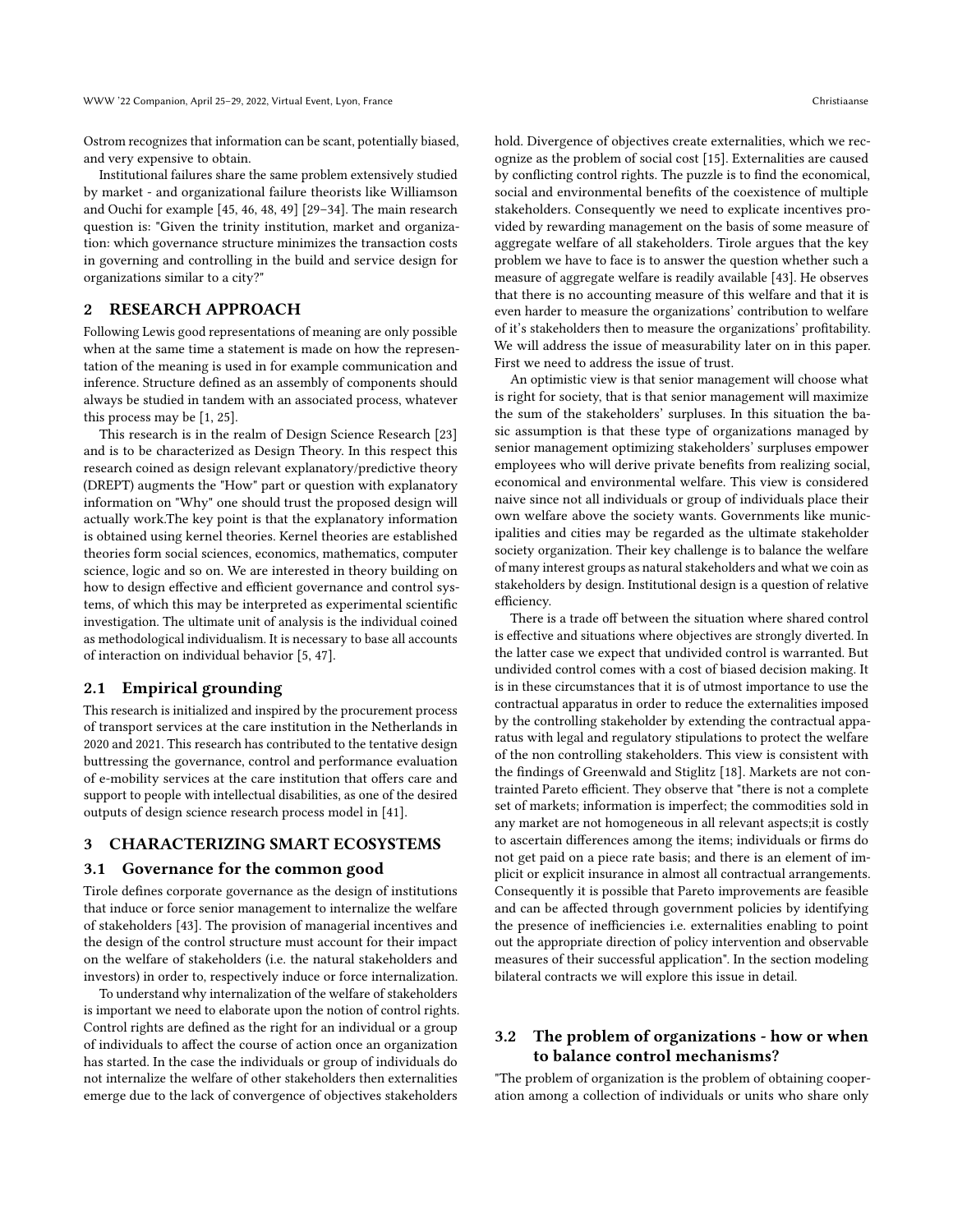partially congruent objectives. When a team of individuals collectively produces a single output, there develops the problem of how to distribute the rewards emanating from that output in such a manner that each team member is equitably rewarded. If equitable rewards are not forthcoming, members will, in future cooperative ventures, adjust their efforts in such a manner that all will be somewhat worse off" [\[30\]](#page-9-21)

Now it is clear that Ouchi treats the apparent coordination and control as a measurement problem. In table 1 the conditions whether to measure behavior and or outputs are depicted. "Evidence suggests that output control occurs in response to a manager's need to provide legitimate evidence of performance, while behavior control is exerted when means-end relationships are known and thus appropriate instruction is possible" [\[34\]](#page-9-14).

Next Ouchi investigated whether organizational structure is related to organizational control. His findings were that the structure of an organization is not isomorphic with its control system. Two major observations have to be stressed. Large organization with many hierarchies and many divisions tend to develop more complete i.e. detailed measures of output to minimize control loss within the delegation process. It needs no elaboration that the availability of these measures is a necessary condition for the application of control based on outputs. However, output measures never completely capture all of the performance goals sought by an organization. In this circumstance Ouchi observers that the presence of a training staff inhibits control loss by providing a common language and a common scale through which subjective evaluations can be made commensurable [\[32\]](#page-9-22) [\[33\]](#page-9-23).

"There are two underlying issues which are of central importance in determining which form of control will be more efficient. First is the question of the clarity with which performance can be assessed. Second is the degree of goal incongruence. These two dimensions are intimately related in determining the forms of control that will emerge, but each of these dimensions is shaped by an independent set of forces. The intimate relationship between the two dimensions is evidenced in the observation that high levels of goal incongruity can be tolerated only as long as performance can be evaluated with precision. Conversely, high ambiguity concerning performance can be tolerated only if goal incongruity is trivial. In everyday language, people must either be able to trust each other or to closely monitor each other if they are to engage in cooperative enterprises"[\[30\]](#page-9-21).

# 3.3 Underlying logic Markets, Bureaucracies and (economic) clans

Ouchi argues that "markets, bureaucracies, and clans are three distinct mechanisms which may be present in differing degrees, in any real organization. The key question in his seminal paper "Markets, bureaucracies and clans" is to specify the conditions under which the requirements of each form are most efficiently satisfied [\[31\]](#page-9-24). Ouchi states that this can be done by approaching this question most effectively by examining the markets and hierarchies approach provided by Williamson [\[46\]](#page-9-10), which builds upon earlier statements of the problem by Coase [\[9\]](#page-8-3) and others (for a more detailed description of the functioning of each mechanism, see Ouchi [\[30\]](#page-9-21). First we discuss the general conditions under which

form of mechanism will mediate transactions between individuals most efficiently. These general conditions are coined as the Organizational Failures Framework as depicted in table 2.

The normative requirements refer to the basic social agreements that all members of the transactional network must share if the network is to function efficiently, without undue costs of performance auditing or monitoring. The informational prerequisites of each form of control are prices, rules, and traditions. Prices are a highly sophisticated form of information for decision making. However, correct prices are difficult to arrive at, particularly when technological interdependence, novelty, or other forms of ambiguity obscure the boundary between tasks or individuals; therefore bureaucracies and or economical clans may be considered just because their negative side-effects (i.e control loss) may cause lower transaction costs then using formal output related (financial) controls.

# 4 COALITION OF BILATERAL CONTRACTS

#### 4.1 The nature of the firm

In contemporary business environments, information and communication technology enables enterprises to implement and exploit business models based on collaboration between partners in a network. For example, in logistics, large amounts of data are being shared along the supply chain, including operational, logistic, financial and strategic planning data. Information and communication technology allows the transmission and processing of large amounts of data, necessary for synchronous decision making [\[38\]](#page-9-25). Agents like sellers and buyers participating in a network depend on each other; they will have to trust one another not taking advantage of each other. In particular, network participants must rely on the data being shared.

The price mechanism ensures that a market price of a good and or service accurately summarizes the vast array of information held by market participants [\[6\]](#page-8-4). It needs no elaboration that the information aggregation characteristic of the pricing system buttresses many theories about the communicative function of prices and the decisions participants in the marketplace make to exploit business opportunities in the creation of value. Management of enterprises decide upon a business model that depicts the transaction content, structure, and the governance designed so as to create value through the exploitation of business opportunities [\[2\]](#page-8-5). The transaction content refer to goods, services or the information exchanged, where the transaction structure defines the way parties i.e. agents participate in the exchange and how they are (inter)linked. Transaction governance refers to the legal form of organization, and to the incentives for the participants in transactions [\[10\]](#page-8-6).

## 4.2 Modeling bilateral contracts

Contract theory in general is the study of the theory of incentives, the theory of information and the study of economic institutions [\[8\]](#page-8-7). Fundamentally the simple activity of exchange of goods and of services is the basis first step in any production or allocation of resources. In this respect it is the notion of value what is of interest for our purpose designing systems, particularly smart city systems. As we have seen prices in economic theory reflect the value of an exchange in the marketplace such as buying and selling transactions. In early social theory the exchange mechanism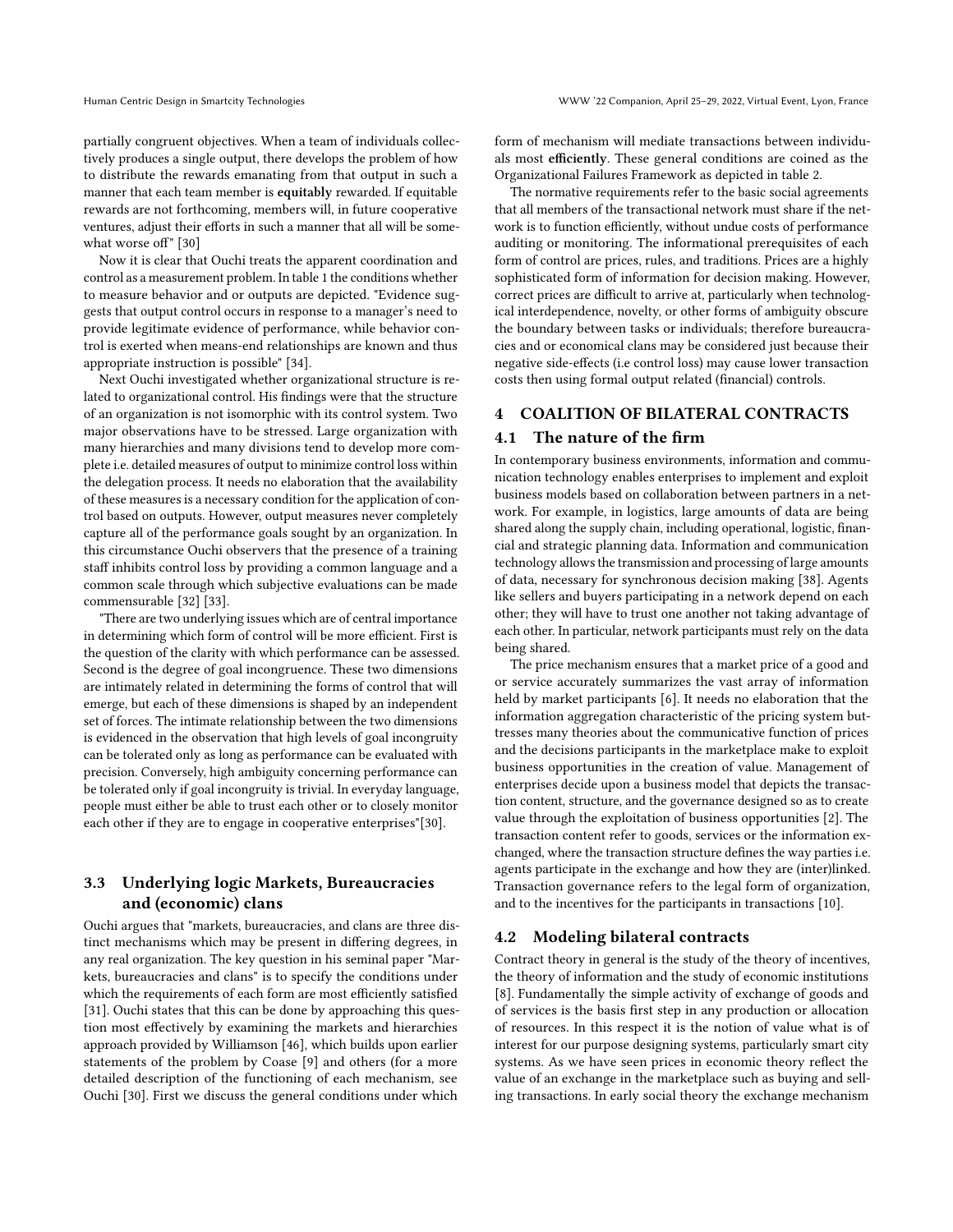| Ability to<br>measure outputs | Knowledge of the<br>transformation process |                                             |
|-------------------------------|--------------------------------------------|---------------------------------------------|
|                               | Perfect                                    | Imperfect                                   |
| High                          | <b>Behavior</b> or<br>Output measurement   | Output measurement                          |
| Low                           | <b>Behavior</b> measurement                | <b>Ritual and Ceremoney</b><br>Clan control |

Table 1: Measurement

#### Table 2: Organizational faillures framework

| Mode of control | Norm                      | Information |
|-----------------|---------------------------|-------------|
| Market          | Reciprocity               | Prices      |
| Bureaucracy     | Reciprocity               | Rules       |
|                 | Legitimate authority      |             |
| Clan            | Reciprocity               | Traditions  |
|                 | Legitimate authority      |             |
|                 | Common values and beliefs |             |

is also used in analyzing social and anthropological mechanisms. Simmel uses the economic concept of value and argues that we should make a distinction in the exchange of value and the value exchange [\[40\]](#page-9-26). His first observation was that economic value is not just value in general but a definite sum of value, resulting from the commensuration of two intensities of demand to be exact the exchange of sacrifice and gain. An exchange is not a by-product of the mutual valuation of objects but its source [\[4\]](#page-8-8). For our purposes it suffices to look at value as defined in sociology, economics and anthropology[\[17\]](#page-9-27). Sociological concept of value is merely a conception of what is a good, proper, or desirable way to behave. In economic sense value refers to the degree to which objects are desired i.e. wants as measured how much others are willing "give up" to "get" these objects. Linguistically value might be defined as a meaningful difference. Hence they are all refractions of the same thing. Indeed they have some things in common and they might even share some properties which is of great theoretical and practical interest regarding the measurement problem as identified for example by Tirole and Ouchi.

# 4.3 Value exchange model - canonical description

Exchanges are by definition reciprocal in nature and come in a large variety of what we coin as means like signed contracts, shaking hands et cetera. For example signing a contract by both parties is performative in nature; by the act of signing, we communicate that the exchange is done. Hence a signed contract affords exchanging. An affordance establishes the relationship between an object or an environment and an organism here a (human) agent through a stimulus to perform an action. In our example the stimulus is the signed contract and the detectable change in the external environment. We assume that the agent is sensitive and therefore able to respond to external (or internal) stimuli [\[10\]](#page-8-6).



Figure 1: Value Cycle Exchange

Bilateral contracts are commonly used in business transactions. For example a sale of goods is a type of bilateral contract. The seller promises to deliver the goods or services where the buyer promises to pay for the goods by providing the seller with the indebted amount of anything parties have agreed upon. Graphically we can depict the canonical description of a value exchange cycle as in figure 1. First we have to make some remarks.

NOTATION 1 (BILATERAL CONTRACT - MARKET VIEW). We will use the left en right harpoons exclusive for a bilateral contract among two agents  $\coloneqq$   $S \rightleftharpoons B$ . Furthermore actions are denoted as round-edged rectangles. Action nodes are connected via arrows which specify the control flow. Together with the initial and the final node depicted as a solid circle and a solid circle surrounded with a hollow circle we have a correct descriptive model of the value exchange cycle.

Note that money is exchanged for goods and or services. The exchange will actually occur in practice when parties agree about the contract i.e. the transaction governance, the transaction structure and the transaction contents, by the act of signing denoted by the initial node depicted as a solid circle. The contents reflect the objects of exchange. In our case good and or services. Now is is possible to extend the bilateral contract as market view as depicted in figure 2 from an organizational point of view. The final result is depicted in figure 2. This concludes our informal description of bilateral contracts used in value exchange situations.

Remark 2 (Bilateral contract - Organizational view). Mark that the value exchange model described the sell side of agent A and the buy side of agent B. Now it is easy to see that agent A as an organization must also have a buy side otherwise he would not be able to deliver the ordered goods or services. The same type of reasoning does apply to buyer B who must also have a sell side otherwise or enough budget to consume the goods or services. By simply doubling the model of the value exchange cycle (i.e. the bilateral contract - Marker view)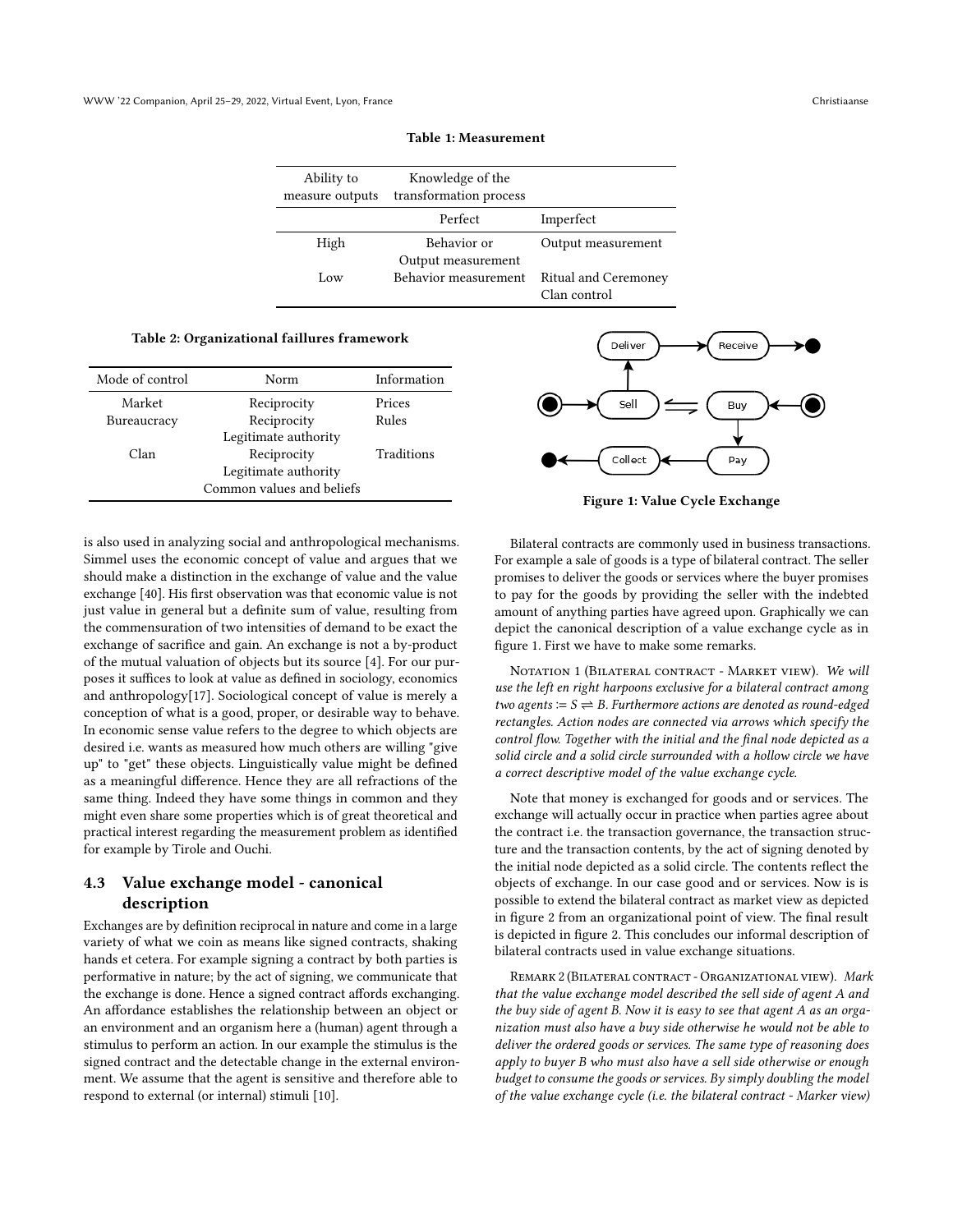Human Centric Design in Smartcity Technologies WWW '22 Companion, April 25–29, 2022, Virtual Event, Lyon, France



Figure 2: Value Exchange Cycle Double

we get the precise description of the value cycle of an organization which organizational boundaries are denoted as the dashed line in red.

#### 4.4 Value exchange model - canonical model

It is quite straightforward to translate the give and get relationship depicted in figure 1 in a mathematical graph. More specifically a give and get relationship is a directed graph. A graph is defined as follows [\[19\]](#page-9-28).

DEFINITION 3 (GRAPH). A graph  $G = (V,E)$  is a mathematical structure consisting of two finite sets V and E. The elements of V are vertices (or nodes), and the elements of E are the edges. Each edge has a set of one or two vertices associated to it, which are called the endpoints. A formal specification of a general digraph D=(V,E, endpts, head, tail) is obtained from the formal specification of the underlying graph by adding the functions head:  $E_G \to V_G$  and tail:  $E_G \to V_G$ , which designate the head vertex and the tail vertex of each arc.

Translating the value cycle exchange market view of the bilateral contract into a directed graph gives us the following result.



As we have seen money is exchanged for goods and or services from the buyers' perspective. Goods and or services are exchanged for money from the sellers' point of view. We say that the proportion goods and or services to money equals the proportion of money to the goods and or services. So we get the following equality:

$$
\frac{Goods}{Money} = \frac{Money}{Goods} \tag{1}
$$

Let  $\chi$  denote the goods and  $\mu$  denote the money, so we get:

$$
\frac{\chi}{\mu} = \frac{\mu}{\chi} \tag{2}
$$

As we see the nodes S and B are in fact rationals and are defined as follows [\[42\]](#page-9-29):

DEFINITION 4 (RATIONAL NUMBER). A rational number is an expression of the form  $a/b$ , where a and b are integers and  $b = non-zero$ ; a/0 is not considered to be a rational number. Two rationals are considered to be equal,  $a/\sqrt{b} = c/\sqrt{d}$ , if and only if ad=bc.

Given the definition of a rational remark that money, goods and services are not equal objects, but that the exchange relationship itself is equal. We observe that

$$
S = \frac{\chi}{\mu} \implies \frac{\chi}{\mu} \cdot \frac{\mu^2}{\chi^2} \implies \frac{\mu}{\chi} = B \tag{3}
$$

And

$$
B = \frac{\mu}{\chi} \implies \frac{\mu}{\chi} \cdot \frac{\chi^2}{\mu^2} \implies \frac{\chi}{\mu} = S \tag{4}
$$

It follows that S and B are equal.

$$
B \cdot S = \frac{\mu^2}{\chi^2} \cdot \frac{\chi^2}{\mu^2} \tag{5}
$$

More formally the bilateral exchange relationship preserves the identity of the objects denoted as rationals. Consequently S delivers  $\chi$  and B pays the money  $\mu$ . *i* denoted as a loop in the graph serves as an explicit precondition.



Up till now our notions of goods, services and money are in fact dimensionless. That is to say we know that, after the act of signing by the parties involved in the exchange relationship, that a certain quantity of goods or services is exchanged for a certain quantity of money. Needless to say that a certain amount of money is expressed in some agreed upon currency like US  $$$  or Euro  $$\epsilon$$  for example. Parties will also have agreed upon the unit of measurement of the goods or services the seller will deliver and get paid for, respectively the buyer will get received and is obliged to pay for the received goods or services from the seller. We will use the following notation.

NOTATION 5 (UNITS: MEASURES AND MEASUREMENT). The quantity of the object O is measured in some standard unit expressed as a number and a reference denoted as superscript st and superscript m, the dimension quality denoted as  $(q)$  of object, the dimension absolute frequency as a number of objects. Standard units expressed as a number and a reference  $\mathcal{Q}_{O}^{st} \mathcal{Q}_{O}^{m}$  can be denoted as  $U(O_q)^{\hat{S}}$  for the sell side and  $U(O_q)^{\overline{B}}$  for the buy side, where U denotes the standard unit expressed as a number and a reference. The quantity of the object O is measured in some standard unit U and the measurement is expressed as a product  $Q \cdot U$ , the dimension quality denoted as q of object, the dimension absolute frequency as a number of objects.

We denoted  $\gamma$  for the goods and services and  $\mu$  for money. For the sell side we get:

$$
Seller \chi := \tQ_{\chi_q}^S \tU_{\chi_q}^S \tU_{\chi}^S \t(6)
$$

$$
Seller \mu := Q_{\mu_q}^S \cdot U_{\mu_q}^S \cdot U_{\mu}^S \tag{7}
$$

For the buy side we get:

$$
Buyer \chi := Q_{\chi_q}^B \cdot U_{\chi_q}^B \cdot U_{\chi}^B \tag{8}
$$

$$
Seller\mu := \quad Q_{\mu}^{B} \cdot U_{\mu}^{B} \cdot U_{\mu}^{B} \tag{9}
$$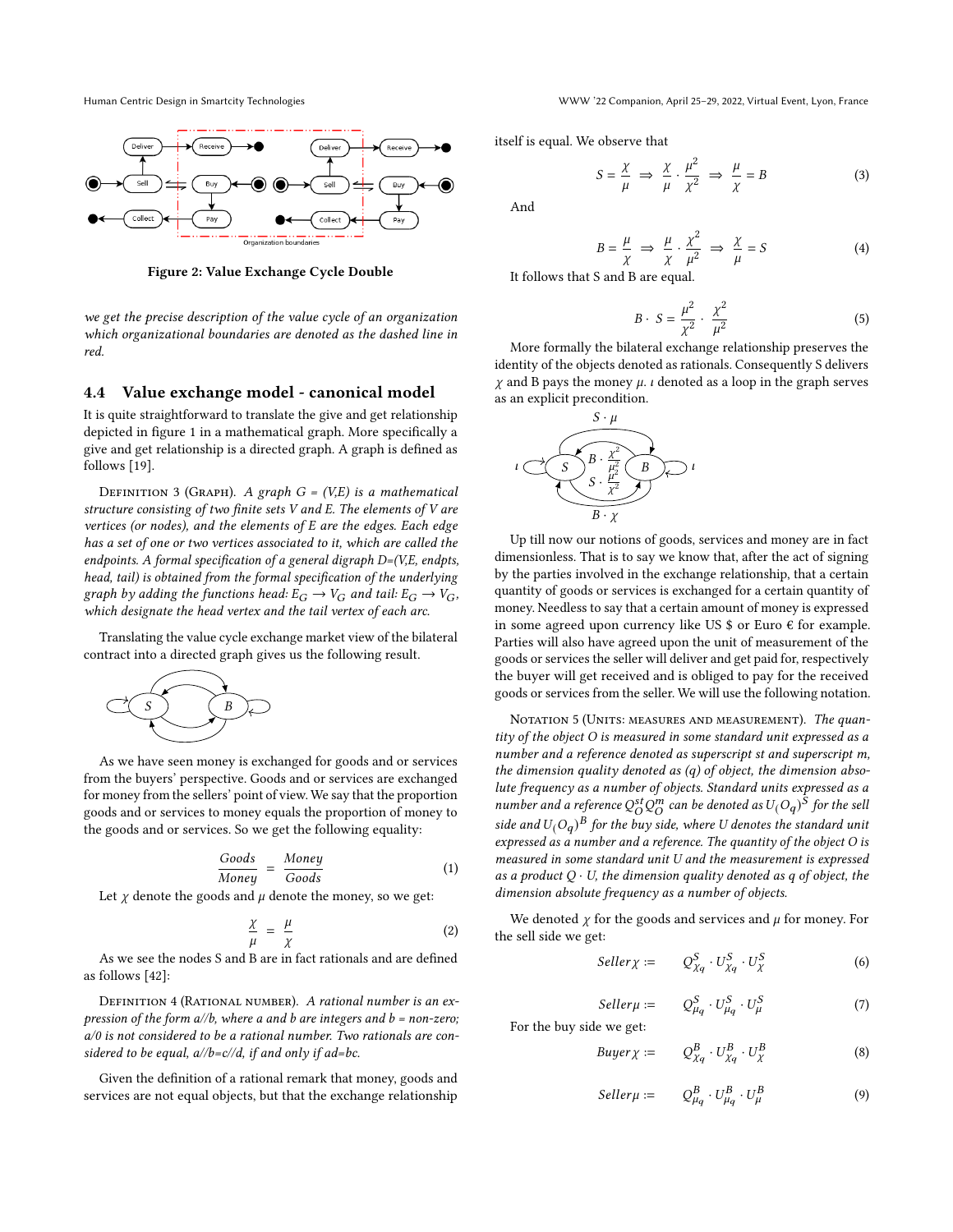WWW '22 Companion, April 25–29, 2022, Virtual Event, Lyon, France Christiaanse

Remark that money is considered as an abstract object alike goods and services. We will explore this characteristic later in this paper. The next step is to translate the value cycle exchange market view of the bilateral contract into a directed graph representing the bilateral contract organizational view. But first we have to extend our definition for rational numbers for sum, product and negation:

Definition 6 (Rational number - sum, product and nega-TION). If  $a/b$  and  $c/d$  are rational numbers, we define:

$$
[sum](a//b) + (c//d) := (ad+bc) // (bd)
$$
 (10)

$$
[Product](a//b) \cdot (c//d) := (ac) // (bd)
$$
 (11)

$$
[Negation] - (a//b) := (-a) //b \tag{12}
$$

$$
[Subtraction](a//b) - (c//d) := (ad - bc) // (bd)
$$
 (13)

$$
[Quotient]x/y := x \cdot y^{-1}
$$
 (14)

Next we need to consider that the basic properties of order on the rationals. We propose [\[42\]](#page-9-29)

PROPOSITION 7 (BASIC PROPERTIES OF ORDER ON THE RATIONALS). Let  $x$ ,  $y$  and  $z$  be rationals, then the following properties hold:

LAWS 8. Order trichotomy. Exactly one of the three statements  $x =$  $y, x < y$  or  $x > y$  is true

Laws 9. Order is anti-symmetric. One has  $x < y$  if and only if  $y >$  $\mathbf{x}$ 

Laws 10. Order is transitive. If  $x < y$  and  $y < z$ , then  $x < z$ 

Laws 11. Addition preserves order. If  $x < y$ , then  $x + z < y + z$ 

Laws 12. Positive multiplication preserves order. If  $x \le y$  and z is positive, then  $xz < yz$ 

As we have seen the bilateral exchange relationship is in itself equal.

#### REMARK 13 (EQUALITY). This follows from equation (3) and (4).

Via law (8) order trichotomy we know that is must be the case that exactly one of the three statements  $x=y$ ,  $x < y$  or  $x>y$  is true. In the case S=B then it must be the case that x equals y. In the case  $S \neq B$  then it must be the case that x<y or x>y. We introduce the notion of distance.

DEFINITION 14 (DISTANCE  $\delta$ ). Let x and y be rational numbers. The quantity  $|x - y|$  is called the distance between x and y denoted as  $d(x,y)$ , thus  $d(x,y) := |x-y|$ 

It follows that  $d(x,y) = 0$  if and only if x=y and  $d(x,y) \neq 0$  if and only if  $x \neq y$ .

Translation of the value cycle exchange market view of the bilateral contract into a directed graph representing the bilateral contract organizational view we get the following result.



Subtraction of rationals is defined in equation 13. When we apply subtraction of x and y then we get:

$$
\frac{\mu}{\chi} - \frac{\chi}{\mu} = \frac{ad - bc}{bd} = \delta \tag{15}
$$

Extending the graph gives us the following result.



When we interpret the graph than it is easy to see that  $\delta$  is only meaningful if and only if the units op measurement are identical. The following axioms must hold

Equality of units of measurement 
$$
\chi
$$
  $U_{\chi_q}^S \cdot U_{\chi}^S = U_{\chi_q}^B \cdot U_{\chi}^B$  (16)

Equality of units of measurementµ  $U_{\mu a}^{S} \cdot U_{\mu}^{S} = U_{\mu a}^{B} \cdot U_{\mu}^{B}$  (17)

In the case B and S' are the same agents as S and B' then  $\delta$  = 0. In the case they are not the same agents then  $\delta$  can have three values of which exactly one of the three statements  $x=y$ ,  $x \leq y$  or  $x \geq y$ is true. It follows that:

$$
Equality \t B + \delta = S' \t (18)
$$

$$
Equality \tS' - \delta = B \t(19)
$$

# 5 GOVERNANCE, CONTROL AND PERFORMANCE EVALUATION OF SMART **ECOSYSTEMS**

# 5.1 The nature of governance and control problems

In contracting situations a principal delegates for example a task to an agent who has different objectives, then delegating this task becomes problematic when the information about the agent is imperfect. Hereafter we will explicitly make a distinction between human agents and agents which are computer systems. Following [\[24\]](#page-9-30) "If the human agent has a different objective function but no private information, the principal could propose a contract that perfectly controls the agent and induces the latter's actions to be what he would like to do himself in a world without delegation". As a result incentive problems disappear. Alas conflicting objectives and decentralized information are two basic ingredients of information theory. We will argue that even though objectives do not conflict or information is centralized that incentive problems still can occur. Think of fraud, criminal organizations, bribery, market misconduct,  $\lambda$ CEO compensation, slavery, environmental pollution and so on. Here we enter the realm of norms and normative behavior. Three types of problems might occur in the case the human agent with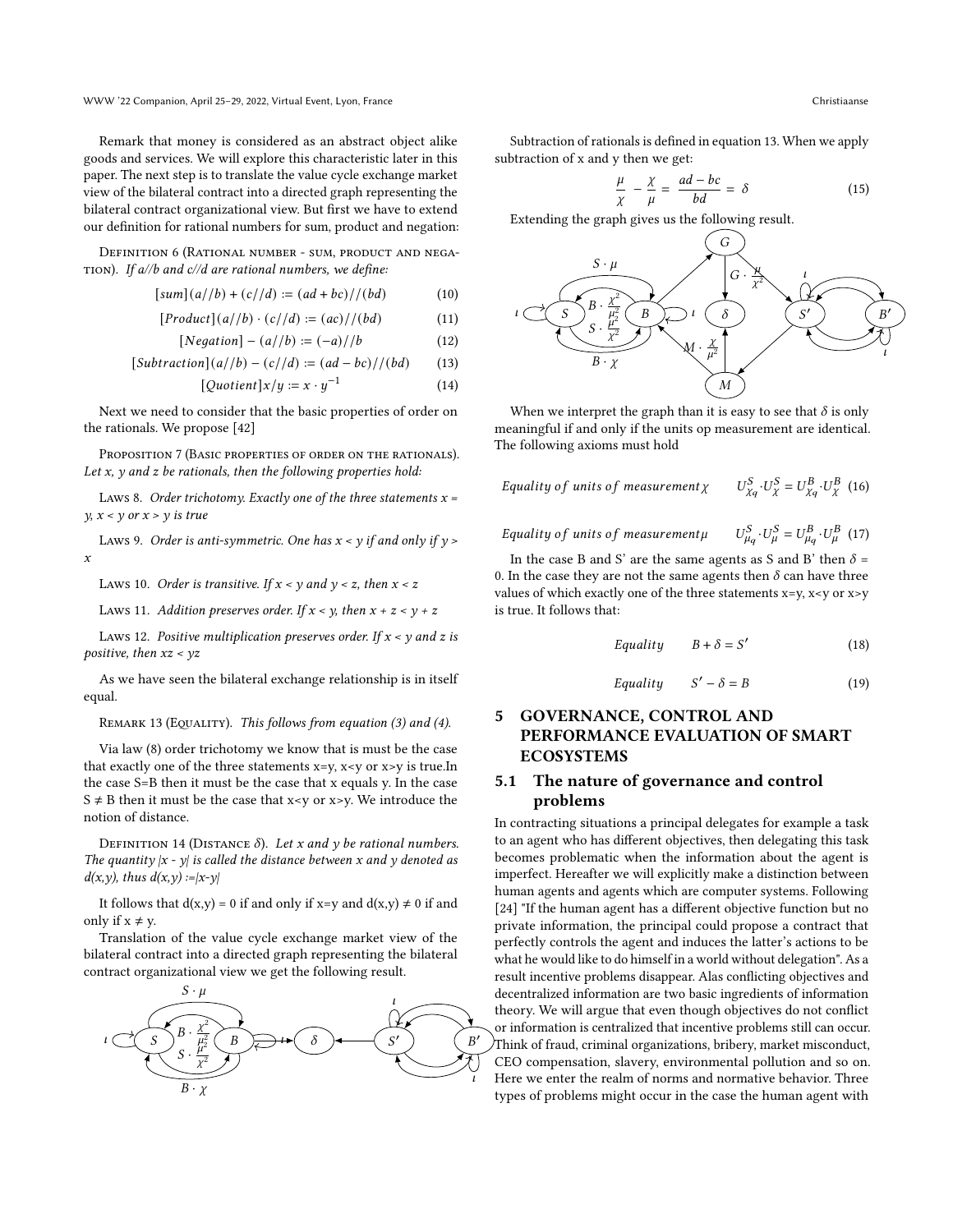private knowledge. First we have moral hazard or hidden action issues. Secondly we have adverse selection of hidden knowledge and thirdly the case of non verifiability. Non verifiability relates to the issue of sharing ex-post the same information but that no third party or no court of law can observe this information [\[10\]](#page-8-6).

As we stated in the introduction a smart city concept, as a model, can serve as a mitigation strategy to ensure that objectives are aligned from a governance and control point of view. A mitigation strategy entails that governments like cities, organizations and people can take measures to prevent institutional -, organizational and market failures. From a governance perspective there are several strategies to deal with governance and control risks: (1) elimination, no longer perform the risky activities, for example by refocusing the strategy or alter policies (2) centralization, restrict decision rights to senior management or governmental decision making units (3) risk-sharing, sharing risks with other stakeholders, for instance by taking out an insurance or by pooling resources together (4) automation, reducing the opportunities for violations by automating service processes, and (5) the choice for behavioral controls, reducing the risks by taking either preventative control measures, which will make the risk impossible or unlikely, or by taking detective and corrective measures, which will make the impact of the risk less severe [\[13\]](#page-9-31).

## 5.2 The governance of common pool resources

We know that the lack of convergence of objectives stakeholders have externalities emerge impacting common resource pools. Externalities are caused by conflicting control rights. So in the case we are able to align the objectives stakeholders hold it is expected that externalities become internalized preserving the welfare of stakeholders. Consequently stakeholders must act as stewards safeguarding the common pool resources. As Tirole observes there is a need to explicate incentives for all stakeholders on the basis of some measure of aggregate welfare of all stakeholders. In this paper we will not elaborate on the special class of mechanisms called incentive-compatible, direct or encoded, revelation mechanisms [\[20,](#page-9-32) [21,](#page-9-33) [26\]](#page-9-34).

Goal congruence is largely influenced by decision rights and how they are allocated among stakeholders. So we need to elicit how the decision allocation procedure is determined i.e. designed. In the situation of smart city services we have to address seven (7) questions [\[10\]](#page-8-6):

- What is the believe of the stakeholders with reference to the common pool resource?
- Are the values expressing common pool resources from services subsumed in other values?
- Are there several distinct values expressing the common pool resource?
- What are the value bearers of common pool resources in the service network?
- How are the decision rights dispersed in the service network, who is responsible and accountable?
- What rules, standards, regulations, rewards and punishment are established preserving (moral) values in the service network

• If applicable is there a representation expressing the (moral) value in information and communication processes?

The first four (4) bullets address the object of what is of value. In this paper we assume that stakeholders agree upon the value of a common pool resource, like clean air for example. Interpreting these arguments we can take a substantive view of value like a monist hedonist theory, or monist desire theory or a pluralistic substantive theory [\[36\]](#page-9-35). Once we can observe what stakeholders have decided then we are in the circumstance to interpret which view stakeholders have to what is valuable. This information is revealed by the bilateral contracts stakeholders actually agree upon in exchange relationships as elaborated upon in section 4 in this paper. Remark that this is why information is decentralized [\[21\]](#page-9-33). The second bullet is very interesting. The question is whether values expressing common pool resources are subsumed in other values. Here we have the problem of externalities in services for example. No doubt that clean air is a common pool resource. Car sharing services like MAAS [\[11\]](#page-8-9) use resources like gasoline in fulfilling transport services by bringing customers from A to B. Customers pay a fare for this service in some currency. By ordering a transport, a customer buys CO2 which gas impacts the environment i.e. polluting the clean air. Indeed clean air is subsumed in the payment for taxi services. By answering the first three questions the fourth question is crucial. Simply put extending our previous example, CO2 has negative value impacting a positive value clean air. Clean air refers to the common believe of the stakeholders. The value bearer is the equality  $CO2 = 0$ . Notice there is a clear link between what agents (i.e. inhabitants, customers and so on) pay for and the common pool resource usage (see section 4.4 of this paper). The last three bullets address the design of the trinity institution, market and organization. The design enables, i.e provides in a mechanism enabling, directing (governance), controlling (structure) and evaluating services (content).

## 6 CASE STUDY

The care institution specializes in care and support for people with intellectual disabilities in combination with behavioral problems or, for example, autism. The organization has several locations, 24 in total, in the vicinity of Purmerend - North Holland and surroundings. The care institution provides a large variety of services like medical research and treatment, observation and crisis relief, (temporary) care for clients, education and housing, and daytime activities, work and leisure, Many clients of the care institution are not able to travel by themselves. The care institution has set itself the goal of providing transport to and from day treatments and day care for the clients indicated by it. The care institution wishes to achieve its goal by having a structured and efficient transport system organized by a professional passenger carrier.

The care institution started back in 2020 the purchase negotiations with a large passenger service provider in the Netherlands. Prior to the negotiations, the care institution drafted a so-called purchasing document, i.e. a request to make a quotation, which precisely formulated the requirements the performance of client transport had to meet. These requirements relate to service quality, safety regulations, performance evaluation and billing stipulations. Parties have agreed upon the requirements and signed of a bilateral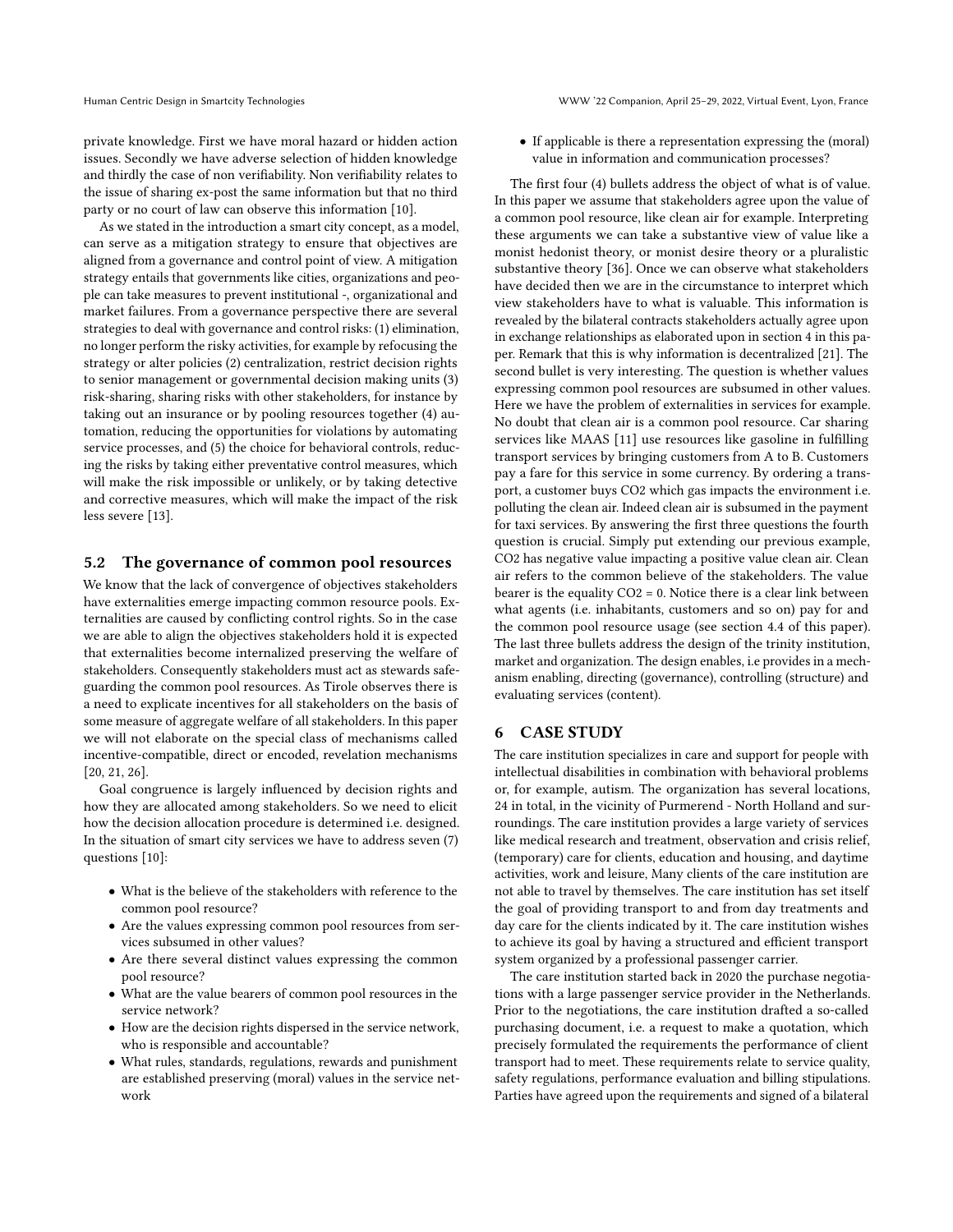WWW '22 Companion, April 25–29, 2022, Virtual Event, Lyon, France Christiaanse

Table 3: Yearly key figures

| <b>Trips</b> | Description                    | Object           |
|--------------|--------------------------------|------------------|
| €811.358,00  | exclusive VAT 21 %             | invoice          |
| 13.989       | loaded billable hours          | all vehicles     |
| 70.442       | trips per year                 | all clients      |
| 39,2         | weeks per year                 | travel period    |
| 1,797        | trips per week                 | all clients      |
| 47           | unique vehicles per day        | all client trips |
| 3,82         | average trips per vehicle      |                  |
| 33.779       | kmtrs travel distance vehicles | per week fast    |
| 30.645       | kmtrs travel distance vehicles | per week short   |

multi year contract. Following the internal discussion within the "care institution" senior management wondered what the actual CO2 emissions were from the transport services contracted by the care institution for its clients. The underlying idea was how the care institution could contribute to its social goals and what measures management should take to make contracted transport services CO2 neutral by 2025.

## 6.1 Key figures exploitation transport contract

The care institution uses a modern healthcare information system to process personal data in a client-patient file. On a daily basis transport requests and changes are on a real-time basis exchanged between the care institution and the transport service provider. Changes come in a variety of types like changes in addresses, changes in the client profile and so on. Parties have agreed upon standard rest-API for the exchange of messages between the planning and reservation system of the healthcare provider and the carrier. All data are stored in a Microsoft SQL server database. In table 3 we have listed some key figures about the transportation services.

In the first line of table 3 we see the actual costs i.e. expenditures for the care institution on a yearly basis. The second line gives us the actual services the care institution bought from the transport provider on a yearly basis. Mark that these figures are the basic figures expressed in equation 1 summed over a period of one year. The care institution pays for every unique route per day the actual usage of the vehicle defined as the loaded billable hours (see figure 3 vehicle route example)

For every route the vehicle traces are registered in the database. In figure 4 we have listed the usage metrics measured in hours, minutes and seconds. For every vehicle route we have also the distance metrics measured in meters optimized for the shortest route and the fasted route as well as the x,y-coordinates and time stamps during the route execution. In the first column the zip-codes are listed, the second column depicts the ordered time of arrival, the third and fourth column gives the destination address, the fifth and sixth column gives the planned expected pick-up time and drop-off time and the seventh and eighth column gives the actual realized pick-up and drop-off time. This makes the vehicle and the client the unit of analysis. Mark that we can easily compute the distance traveled by the vehicle by using standard vehicle planning



Figure 3: care institution vehicle route example

| l PC    | <b>Besteld</b><br>▲ | Naar       | PC.    | Planin | PlanUit | Realisatie In | Realisatie uit |
|---------|---------------------|------------|--------|--------|---------|---------------|----------------|
| 1132AX  | 9:00                | <b>ATP</b> | 1448NL | 8:05   | 9:00    | 8:06:12       | 9:14:09        |
| 1443WH  | 9:00                | <b>ATP</b> | 1448NL | 8:38   | 9:00    | 8:50:53       | 9:14:13        |
| 1447XD  | 9:00                | <b>ATP</b> | 1448NL | 8:48   | 9:00    | 9:04:10       | 9:14:13        |
| 1443WH  | 9:00                | <b>ATP</b> | 1448NL | 8:37   | 9:00    | 8:50:50       | 9:14:11        |
| 1444 JE | 9:00                | <b>ATP</b> | 1448NL | 8:26   | 9:00    | 8:35:37       | 9:14:11        |
| 1443WH  | 9:00                | <b>ATP</b> | 1448NL | 8:37   | 9:00    | 8:50:50       | 9:14:12        |
| 1446FN  | 9:00                | <b>ATP</b> | 1448NL | 8:19   | 9:00    | 8:26:12       | 9:14:10        |
| 1444JD  | 9:00                | <b>ATP</b> | 1448NL | 8:28   | 9:00    | 8:40:44       | 9:14:08        |

Figure 4: care institution vehicle trace route example

Table 4: CO2 emission procured transportation services

| Trips      | Unit measurement Objects |                            |
|------------|--------------------------|----------------------------|
| 6.760.124  | Gram/CO2                 | all vehicles November-2021 |
| 307.278    | Gram/CO2 per day         | all vehicles November-2021 |
| 60.226.376 | Gram/CO2 per year        | all vehicles 2021          |

software as Google maps, open street data or Andes data solutions [\[3\]](#page-8-10) combined with ZIP code databases [\[35\]](#page-9-36).

#### 6.2 Carbon footprint of transport services

As we stated earlier senior management of the care institution is interested in the carbon-footprint of the procured transport services. In the Netherlands the national rad traffic services (RDW) provides in open data about all types of transportation i.e. mobility data in the Netherlands [\[37\]](#page-9-37). The RDW is a tariff-financed independent administrative body that carries out tasks under the responsibility of the Ministry of Infrastructure and Water Management. The RDW provides per data set an api which enables people to retrieve the data they want. In our case we have accessed the data set which contains all type of vehicle related data such as, number plate, type of vehicle, brand, series designation, and the CO2 emission per kilometer. By combining the internal data set with the external RDW data set we have the exact carbon emissions per vehicle route.

Extending equation8 by the unit of measurement of carbon emissions defined as gram CO2 per kilometer, we can calculate the carbon footprint of the procured transportation services quite easily by multiplying the loaded billable hour per route times the proportional relationship between the distance covered in the route and the loaded time of the vehicle. The results are listed in table 4.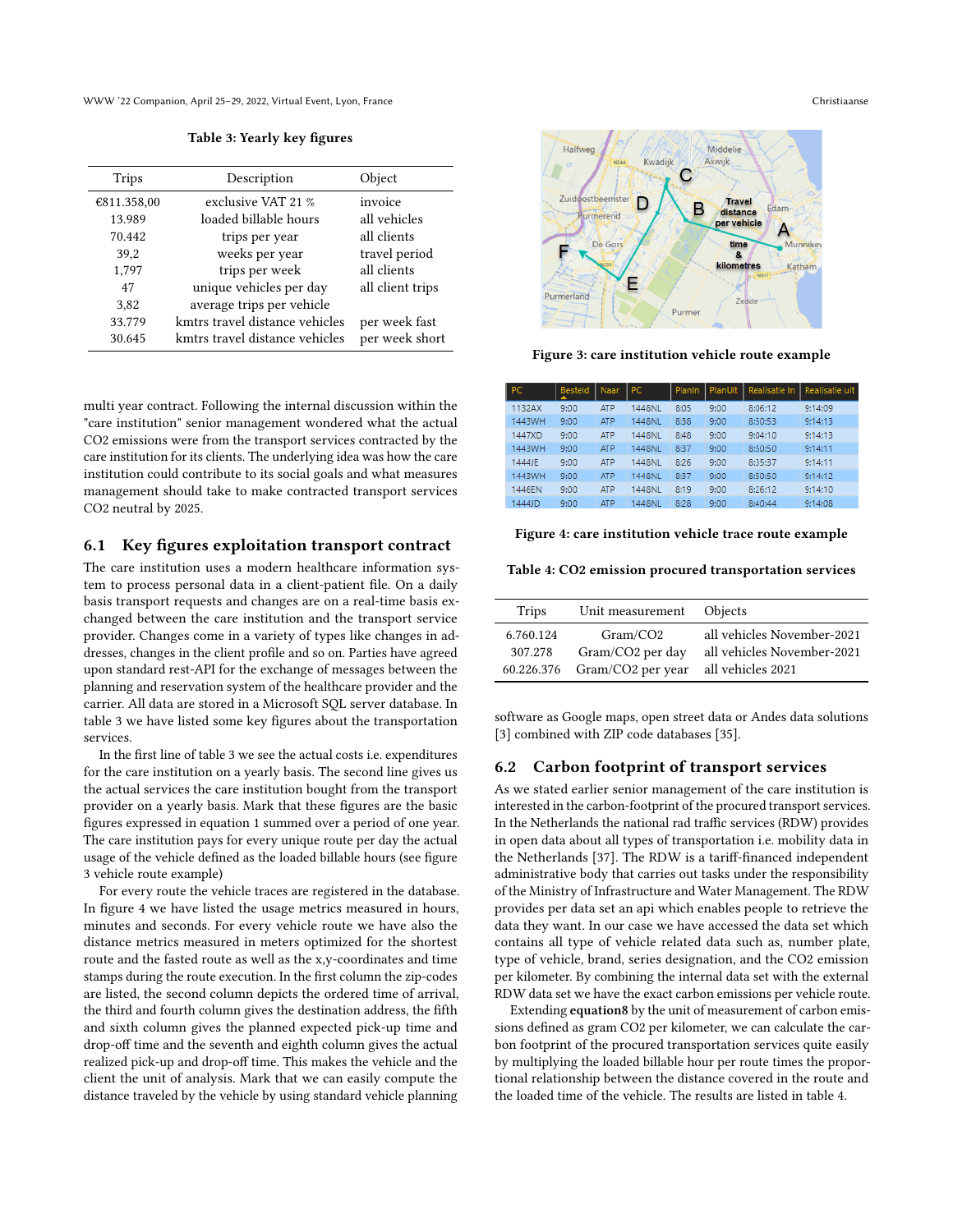

Figure 5: Vehicle emissions 2021-Nov



Figure 6: Vehicle CO2 impact

Now it becomes interesting which vehicle contributes in what proportion to the carbon footprint. We can use for this purpose rank order metrics. In figure 5 we have depicted a Pareto chart on the November data. The pattern we see is a familiar distribution also known as Benford's Law [\[7\]](#page-8-11).

The key point here is that only 30 % of the vehicle fleet causes +80 % of the carbon impact op the care institution (see figure 6).

#### 6.3 Evaluation and results case study

The key question underlying to make contracted transport services CO2 neutral in 2025, is which measures should senior management consider. On a yearly basis the contracted services for client transportation cause 60,226 ton/CO2. Considering the multiyear bilateral contract there is room to consider i.e. to come up with a plan considering the replacement investments of the vehicle fleet to electrical vehicles. We know that the average depreciation period is about 5 to 6 years. In three years time +80 % carbon emissions can be reduced by replacing 30 % of the vehicle fleet. If we look at the figures closely the first 5 replaced vehicles contribute more than 30 % of the reduction. Both parties benefit from this arrangement i.e. agreement because it is social beneficent, clean air is promoted, the agreement is economical sound and the measure is very simple to implement. Next to these measure the measured CO2 performance made lower management and staff aware that there were more possibilities. A plan was made to in-source some very expensive

vehicle routes and staffed them by themselves by Prensenstichting personnel and volunteers. Three electrical buses and one normal car are bought suitable for transportation of clients. Next to the large economical benefit there was a clear motivational benefit felt by the clients and staff.

# 7 CONCLUSION AND FINAL REMARKS

We asked ourselves "Given the trinity institution, market and organization: which governance structure minimizes the transaction costs in governing and controlling in the build and service design for organizations similar to a city?" Four dimensions are very important to determine the form of control being the most efficient one. First clarity in which the performance can be addressed. Secondly the ability to measure the output. Thirdly the knowledge of the transformation process. The fourth dimension relates to the notion of goal in-congruence. The first two dimensions relate to what we coin as the information problem. Dimensions three and four concerns the concept of the allocation of decision rights. In this paper we analyzed that the information problem emerges when the object of what is exchanged between two parties is not considered as the unit of analysis. Once we understand the nature of the bilateral exchange relationship then we are able to consider the consequences of the control loss causing transaction costs due to conflicting objectives, moral hazard, adverse selection, opportunism and so on. In this paper we used a mathematical model to determine the minimum amount of data, as attributes in a database, to evaluate the performance. These insights minimized the governance and control risks. Simple measures were feasible for senior management to decide upon in consultation with the transport service provider. We have shown that the trinity "Institution, Market and Organization" share the same problems as illustrated by the case study at the care institution. Having a clear ambition i.e. a clear view of the actual performance and a sufficient design of the information infrastructure gives input for the control choices to govern relationships.

#### **REFERENCES**

- <span id="page-8-1"></span>[1] Pieter Adriaans and Johan van Benthem. 2008. Handbook of Philosophy of information. Vol. 8. Elsevier B.V.
- <span id="page-8-5"></span>[2] Raphael Amit and Christoph Zott. 2001. Value creation in e-business. Strategic management journal 22, 6-7 (2001), 493–520.
	- Andes. 2022. vehicle planning.<https://www.andes.nl/productendiensten>
- <span id="page-8-10"></span><span id="page-8-8"></span>[4] A. Appadurai. 1986. Introduction: commodities and the politics of value. Cambridge University Press, Book section 1.<https://doi.org/10.1017/CBO9780511819582>
- <span id="page-8-2"></span>Kenneth J. Arrow. 1994. Methodological Individualism and Social Knowledge. The American Economic Review 84, 2 (1994), 1–9.<http://www.jstor.org/stable/2117792>
- <span id="page-8-4"></span>Alp E. Atakan and Mehmet Ekmekci. 2014. Auctions, Actions, and the Failure of Information Aggregation. American Economic Review 104, 7 (July 2014), 2014–48. <http://ideas.repec.org/a/aea/aecrev/v104y2014i7p2014-48.html>
- <span id="page-8-11"></span>Arno Berger and Theodore P. Hill. 2015. An Introduction to Benford's Law. Princeton University Press.<https://doi.org/doi:10.1515/9781400866588>
- <span id="page-8-7"></span>Patrick Bolton and Mathias Dewatripont. 2005. Contract Theory. MIT Press Books, Vol. 1. The MIT Press.<https://ideas.repec.org/b/mtp/titles/0262025760.html>
- <span id="page-8-3"></span>R. Caose. 1937. The nature of the firm. Economica (1937), 386-405.
- <span id="page-8-6"></span>Rob Christiaanse. 2018. Modeling norms embedded in society: Ethics and sensitive design. IfCoLoG Journal of Logics and their Applications 5, 2 (April 2018), 591–628.
- <span id="page-8-9"></span>[11] Rob Christiaanse. 2019. Mobility as a Service. In Companion Proceedings of The 2019 World Wide Web Conference (San Francisco, USA) (WWW '19). Association for Computing Machinery, New York, NY, USA, 83–92. [https://doi.org/10.1145/](https://doi.org/10.1145/3308560.3317050) [3308560.3317050](https://doi.org/10.1145/3308560.3317050)
- <span id="page-8-0"></span>[12] Rob Christiaanse, Aditya Ghose, Pablo Noriega, and Munindar P. Singh. 2014. Characterizing Artificial Socio-Cognitive Technical Systems. [http://digital.csic.](http://digital.csic.es/handle/10261/131371) [es/handle/10261/131371](http://digital.csic.es/handle/10261/131371)